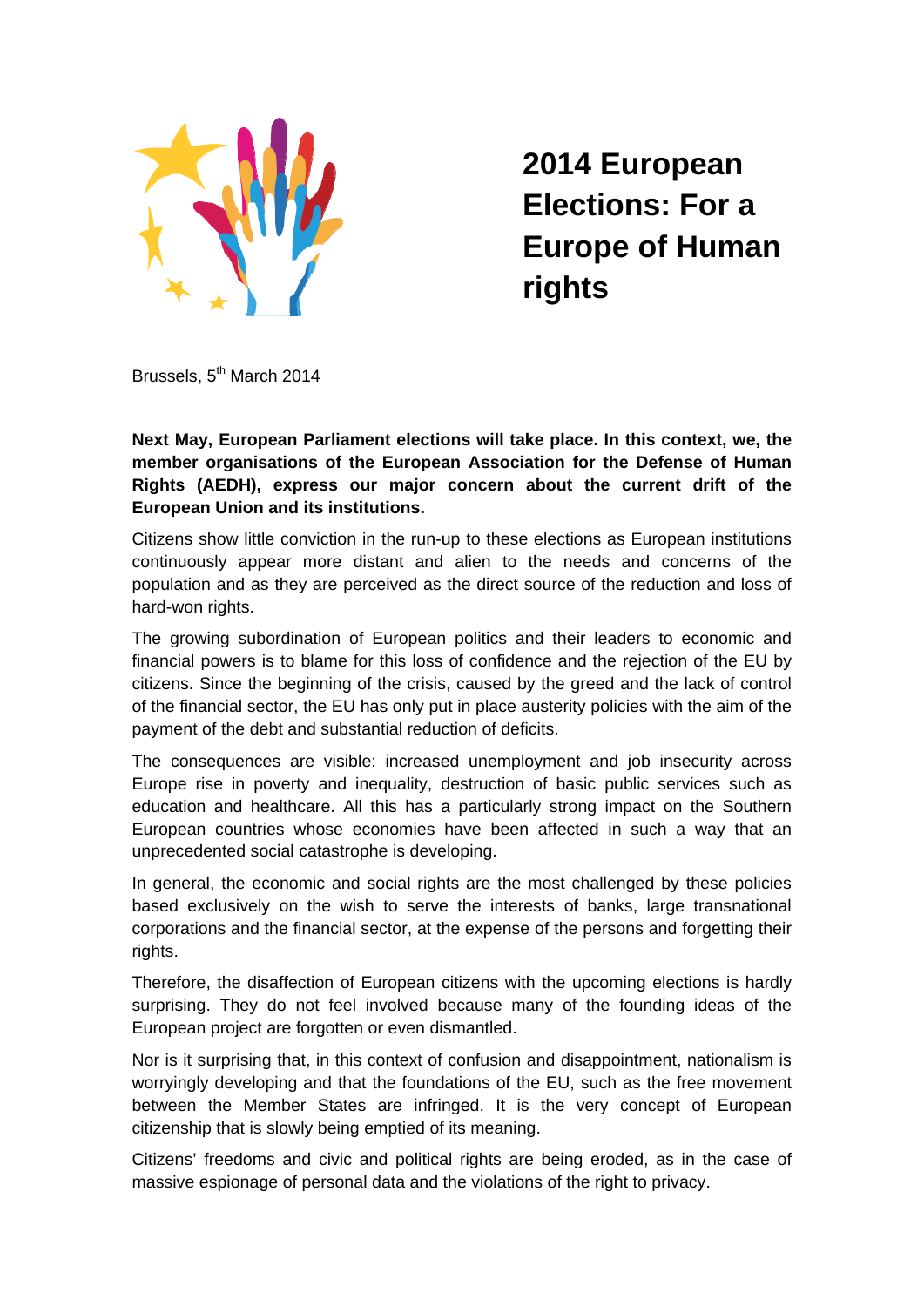The same is for women's rights, challenged in some countries serving as an excuse for others not to take steps forward and to maintain inequality and discrimination.

The principle of asylum, another foundation of the Union, is gradually being dismantled and immigrants are treated in a cruel and inhumane way. Europe becomes thus a Fortress building increasingly higher walls at its borders.

In this context, an aggressive populism promoting xenophobic and anti-European ideas is evolving dangerously and quickly at the risk of having a key role within the Assembly elected in May.

However, all this could go differently!

We, the member organizations of the European Association for the Defence of Human Rights, are firmly convinced of it and have launched the campaign "A Europe of rights: here, now, for all!" With this campaign, we would like to remind the elected politicians that their role is to defend the rights of individuals. That they cannot continue to allow that a world is constructed in which the individuals are at the service of the power, of profit and benefits in a "casino" economy.

We would like to remind them that economic policies are to give every person a roof, decent work, access to equal education for everyone, universal access to health care. It is time to promote economic and social rights, the destruction of which only serves the scandalous incomes of a few. It is time to defend civic and political rights instead of trying to avoid the protest and mobilisation of citizens and to make Europe inaccessible to those who ask for shelter and refuge.

We want a different discourse and other actions! We want the elected to show loyalty, to be accountable to us, not to neglect the needs of the population, not to neglect ethics by engaging in insulting behavior, we want them to humanise life, not to leave the door open to authoritarian political attempts and to stop closing the door to the free exercise of the rights of individuals.

As AEDH we believe that we cannot leave it all in the sole hands of elected politicians. Thus, this campaign is also a call to citizenship, to social involvement and mobilisation as only way to build a Europe of rights, justice, and freedoms.